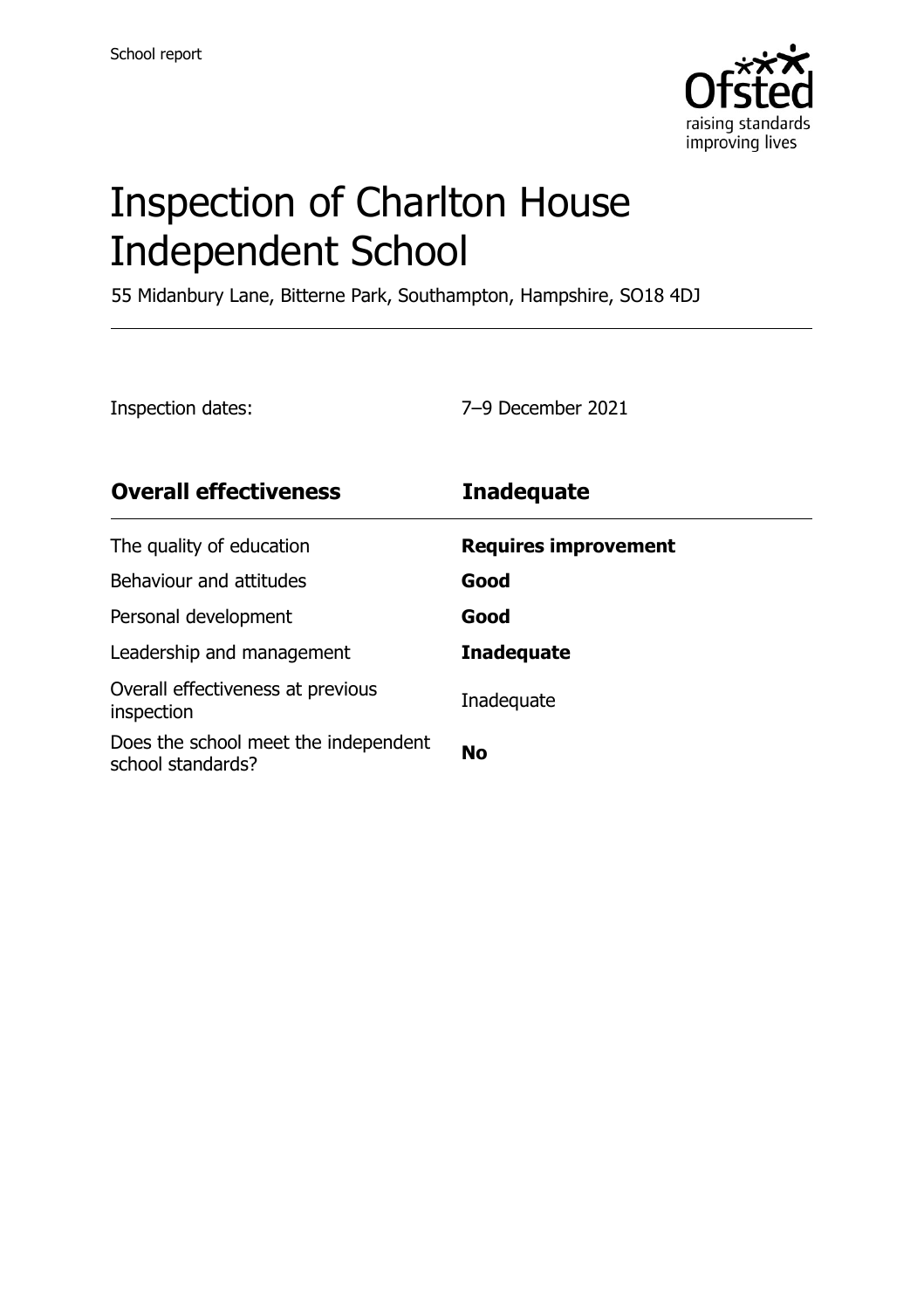

## **What is it like to attend this school?**

Pupils are proud to follow the school's mission statement to 'love one another'. They typically behave very well. Pupils say that the small size of the school allows them to be friends with everyone. Pupils seldom fall out and say bullying does not happen. They are confident that if it did, adults would sort it out quickly. Older pupils enjoy being prefects and school councillors. They check that younger pupils are happy at playtimes and establish procedures so that lunchtimes run smoothly.

Pupils benefit from a range of well-attended, extra-curricular activities. Ballroom dancing, choir and British Sign Language are the most popular clubs. Pupils recently enjoyed trips to make sculptures at an art gallery and to see the opera. They regularly contribute to local, national and international charities, particularly those with a Christian ethos.

Substantial changes to staffing have meant that the curriculum is not as well developed as it needs to be. What the school intends pupils to learn in each subject is not currently well organised. Systems for checking what they know and can remember are not firmly established. This limits how much pupils learn over time.

Some of the school's safeguarding procedures are not thorough enough, which puts pupils potentially at risk of harm.

#### **What does the school do well and what does it need to do better?**

Substantial changes of staffing, leadership and membership of the proprietorial body, along with uncertainty about the school's future and financial concerns, have meant that the quality of education, leadership and management in the school have not improved.

Leaders' ambition for pupils to learn knowledge which aligns with the depth and breadth of the national curriculum is not fully realised. This is because new staff do not have the full details of what has been taught previously in the school. In several subjects there are no well-established curriculum plans that set out in detail what pupils should be taught, and in what order. Consequently, new subject leaders are still setting out the sequence of learning in each subject. Plans are slightly further ahead in some subjects, such as mathematics and English, where leaders have purchased plans and resources that staff can use readily. However, in many other subjects leaders are still establishing for themselves what they intend pupils to learn over time. This includes in the early years.

Current staff are working hard to construct a curriculum that builds pupils' knowledge, skills and understanding in an organised way throughout their time in school. They are sharing resources and expertise with each other. This means that, day to day, pupils are increasingly learning useful knowledge in different subjects. However, some inexperienced staff have not received the training that they need to plan and teach the curriculum well enough.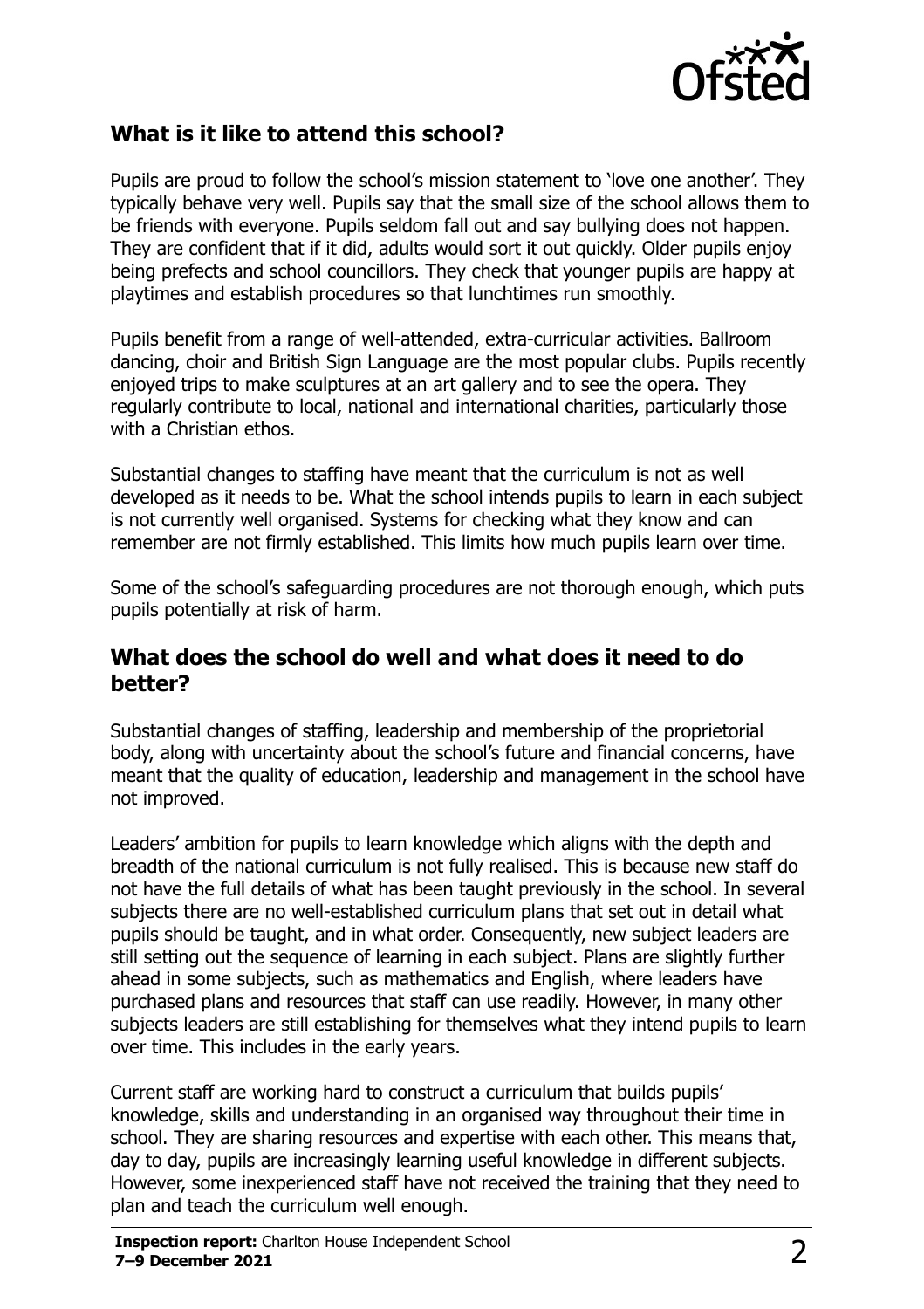

A few subjects, including French and music, are taught by subject specialists who follow well-established sequences of learning. As a result, pupils successfully build knowledge in these subjects over their time in school.

Staff know they need to check what pupils have learned previously so that they can fill any gaps as they teach new knowledge. Procedures for this are starting to become established in some subjects. For example, in mathematics teachers are identifying where pupils have gaps in the building blocks they need before learning more-complex mathematics. There is not currently a common approach to checking what pupils know and can remember in other subjects. Consequently, gaps in learning in some subjects are not being identified and filled. Furthermore, there is not an established approach to ensuring that pupils remember what they are taught, as a result some gaps in learning persist over time.

Staff are prioritising teaching pupils to read. All pupils are encouraged to read regularly. Most could talk about a book they have recently enjoyed. However, some pupils are behind in phonics. Current staff have worked hard to identify pupils' gaps in phonics and provide extra teaching to help pupils catch up. There are signs that this is working, especially for the weakest readers. However, sometimes the books pupils are given to practise reading are too hard for them, which limits their ability to read fluently. New staff all use different methods to teach reading and the new subject leader is still establishing what will become the school's common approach. A new phonics programme has been purchased, but staff have yet to be trained in it.

The new proprietorial body is in its early stages of establishing processes, policies and procedures for how the school should run. Members of the proprietorial body currently lack the detailed knowledge they need to ensure that these are fit for purpose and meet the requirements of the independent school standards. For example, they did not know that the complaints policy and attendance policy contained inaccuracies. There were serious omissions from some risk assessments intended to keep pupils safe. The interim headteacher and external advisers are supporting those responsible for governance in establishing new systems to enable them to hold the school to account. This includes a useful schedule for meetings and monitoring of the school's work.

The proprietorial body has acted to ensure that fire safety equipment, that previously had not been checked, is now safe and working. Similarly, work to replace some water systems has been carried out. However, the proprietorial body has not ensured that further necessary, but costly, repairs to these systems have been made in a timely manner. Some work is yet to be completed, although it was booked in during the inspection.

## **Safeguarding**

The arrangements for safeguarding are not effective.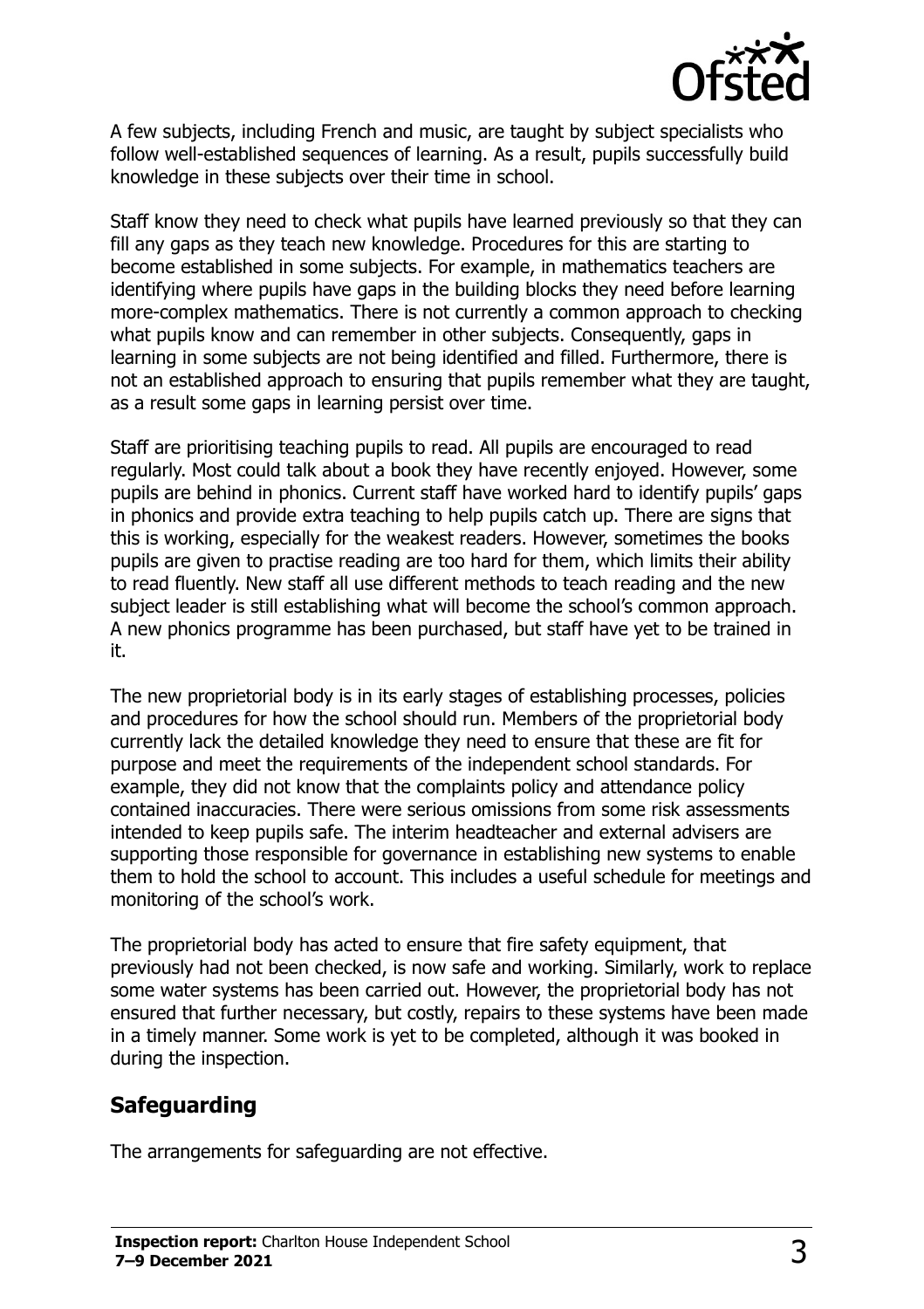

Staff are trained in safeguarding. They know the signs that might indicate a pupil is vulnerable and report these to leaders. Leaders act on concerns, including using outside agencies when a pupil needs extra help.

However, records of concerns are kept in several different places, and are not well coordinated. Sometimes concerns are not recorded in a timely manner. There is no systematic review of previous concerns. This limits the school's ability to recognise when pupils are at risk of harm.

Leaders typically check the suitability of adults working at the school. However, governors are not as alert to potential concerns as they should be. For example, information received in references is not always checked and considered.

## **What does the school need to do to improve?**

## **(Information for the school and proprietor)**

- Members of the proprietorial board and advisory board lack the thorough knowledge and understanding they need of the school's strengths and weaknesses. They do not effectively monitor and evaluate the school's work. This prevents them from holding leaders to account. Those responsible for governance need to develop their skills so that they are well informed about school systems and the school's work to improve. This will enable them to provide effective and robust challenge for school leaders.
- Leaders have not ensured that safeguarding is effective. Safeguarding records are not organised, monitored and analysed in a systematic way. Risk assessments do not consider all the relevant information they should to reduce risk. Health and safety reports on the site have been too slow to be fully actioned. Recruitment checks are not as thorough as they should be. The proprietorial body and other leaders should urgently ensure that all aspects of safeguarding are reviewed and that a secure approach is established to record and analyse incidents and concerns. This will help leaders to identify patterns and causes and increase pupils' safety.
- The curriculum is not fully established.
	- Subject leaders have not received training to help them to plan clear and logical sequences of learning in all subjects, including in the early years.
	- There is not a common approach to checking what pupils know and remember across the whole school.
	- There is not a systematic approach to teaching phonics and early reading in the school.

This means that pupils do not learn or remember subject knowledge as well as they should, including when learning to read. Leaders should ensure that staff are provided with professional development and sufficient resources to help them to plan and deliver the content of each subject curriculum so that pupils can learn more and remember more.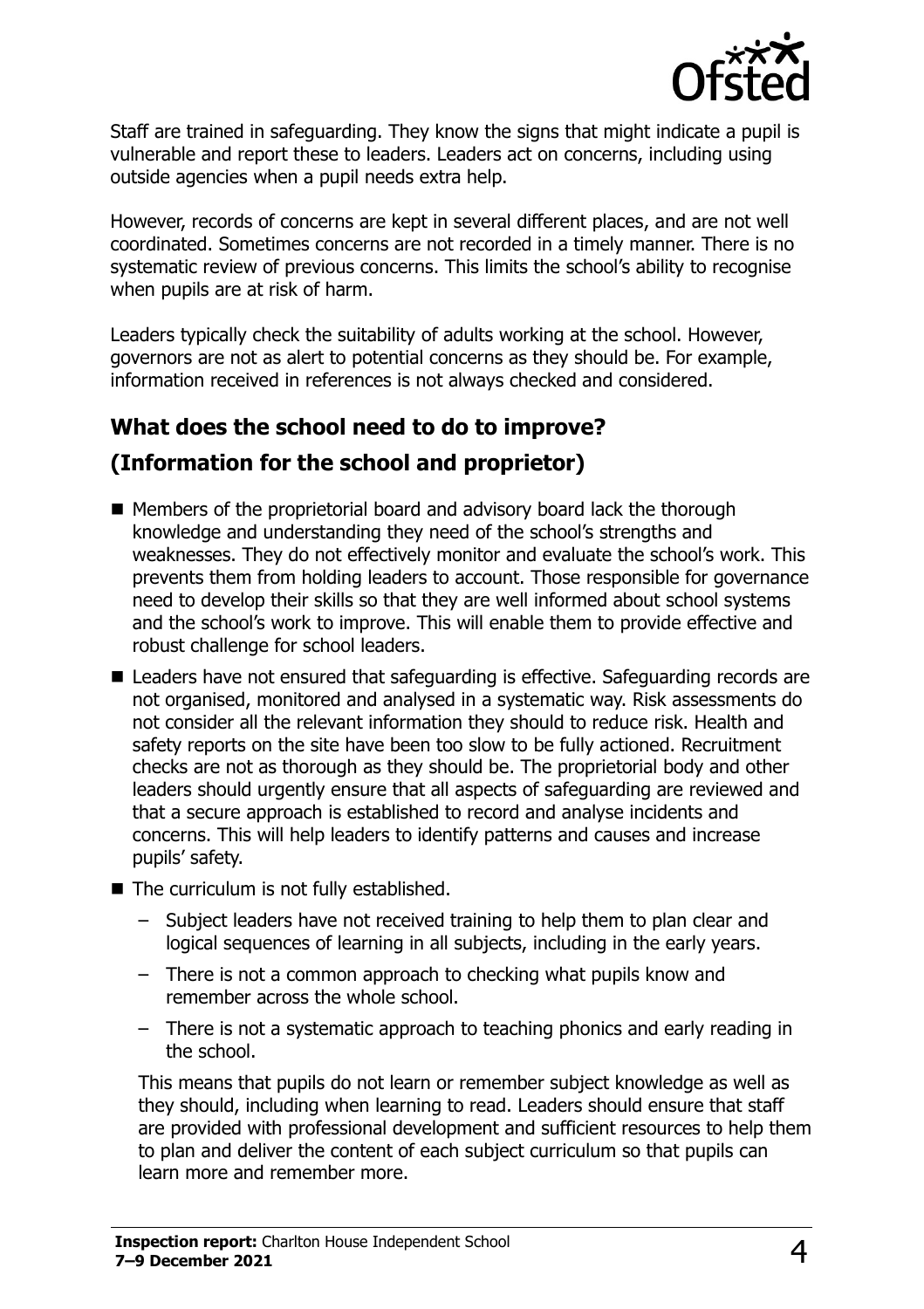

#### **How can I feed back my views?**

You can use [Ofsted Parent View](http://parentview.ofsted.gov.uk/) to give Ofsted your opinion on your child's school, or to find out what other parents and carers think. We use information from Ofsted Parent View when deciding which schools to inspect, when to inspect them and as part of their inspection.

The Department for Education has further [guidance](http://www.gov.uk/complain-about-school) on how to complain about a school.

If you are the provider and you are not happy with the inspection or the report, you can [complain to Ofsted.](http://www.gov.uk/complain-ofsted-report)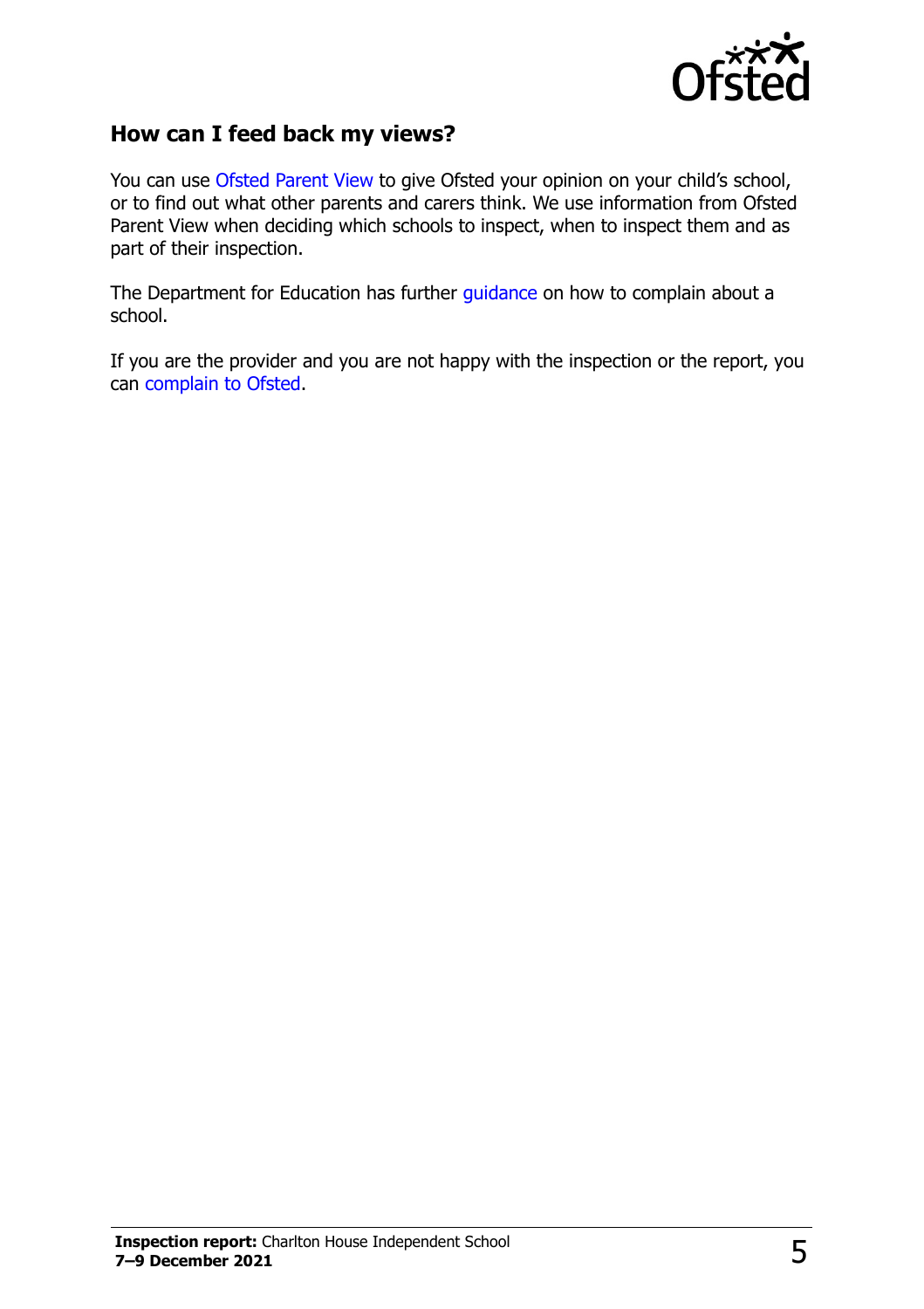

## **School details**

| Unique reference number             | 116567                                                          |
|-------------------------------------|-----------------------------------------------------------------|
| <b>DfE registration number</b>      | 852/6003                                                        |
| <b>Local authority</b>              | Southampton                                                     |
| <b>Inspection number</b>            | 10202267                                                        |
| <b>Type of school</b>               | Other independent school                                        |
| <b>School category</b>              | Independent school                                              |
| <b>Age range of pupils</b>          | 4 to 11                                                         |
| <b>Gender of pupils</b>             | Mixed                                                           |
| Number of pupils on the school roll | 31                                                              |
| <b>Number of part-time pupils</b>   | <b>None</b>                                                     |
| <b>Proprietor</b>                   | <b>Charlton House School Limited</b>                            |
| <b>Chair</b>                        | <b>Steven Hulbert</b>                                           |
| <b>Headteacher</b>                  | Matthew Robinson                                                |
| <b>Annual fees (day pupils)</b>     | £8,085                                                          |
| <b>Telephone number</b>             | 02380 671739                                                    |
| Website                             | www.charltonhouseindependentschool.co.<br>uk                    |
| <b>Email address</b>                | administrationsofficer@charltonhouseinde<br>pendentschool.co.uk |
| Date of previous inspection         | 3-5 December 2019                                               |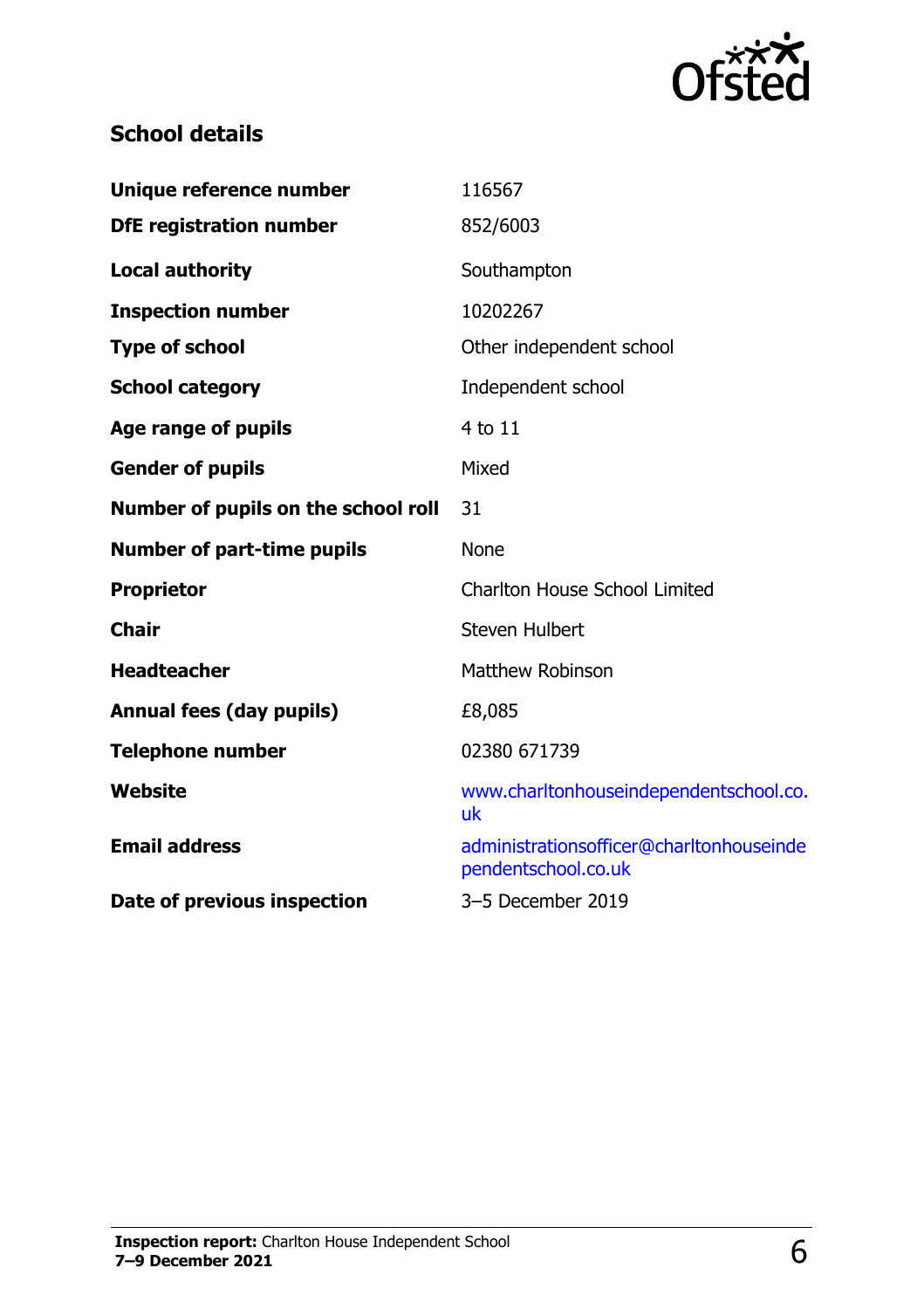

## **Information about this school**

- Charlton House School is a small independent Roman Catholic school with a Christian ethos. It currently has 31 pupils on roll. Reception and Year 1 are taught together in a mixed-age-group class. Similarly, Year 2 and Year 3, and Year 5 and Year 6 are taught together. Year 4 are taught in a single-age-group class in the morning and join the Year 5 and Year 6 class in the afternoons.
- The school's most recent standard inspection was in December 2019 when the school was judged to be inadequate and unmet standards were found. At that time, the school was called St Mary's Independent School and also had a secondary phase, catering for pupils up to the age of 16.
- $\blacksquare$  In May 2020, the school closed to pupils and the limited company running it went into administration, with all staff made redundant. The primary phase of the school reopened to pupils aged four to 11 in September 2020, under the name of Charlton House School. Several pupils on roll are former pupils of the St Mary's primary phase.
- The school is now owned and run by a proprietor body called Charlton House School Limited. This is a private company limited by guarantee. The Brothers of Christian Instruction, a Catholic educational organisation, owns the school's buildings and land and provides some funding to the school.
- Charlton House School was subject to a progress monitoring inspection in November 2020. Unmet standards were found at that time and the school was served with a notice by the Secretary of State for Education, which required an action plan to be drawn up. This action plan was assessed and found to be acceptable in July 2021.
- Since the previous standard inspection in December 2019, several staff, including the headteacher and their subsequent replacement, have left the school. An interim headteacher was appointed in September 2021 for two terms. A new headteacher has been appointed to take up the substantive post from April 2022.
- Nearly all teaching staff were new to the school in September 2021.
- Governance is provided by members of the proprietor body. All current members of this body have been appointed since June 2021. An advisory panel acts as associate members of the governing board. Some members of this panel were members of the previous proprietary body, which was called St Mary's Independent School Limited.

## **Information about this inspection**

Inspectors carried out this inspection under section 109(1) and (2) of the Education and Skills Act 2008. The purpose of the inspection is to advise the Secretary of State for Education about the school's suitability for continued registration as an independent school.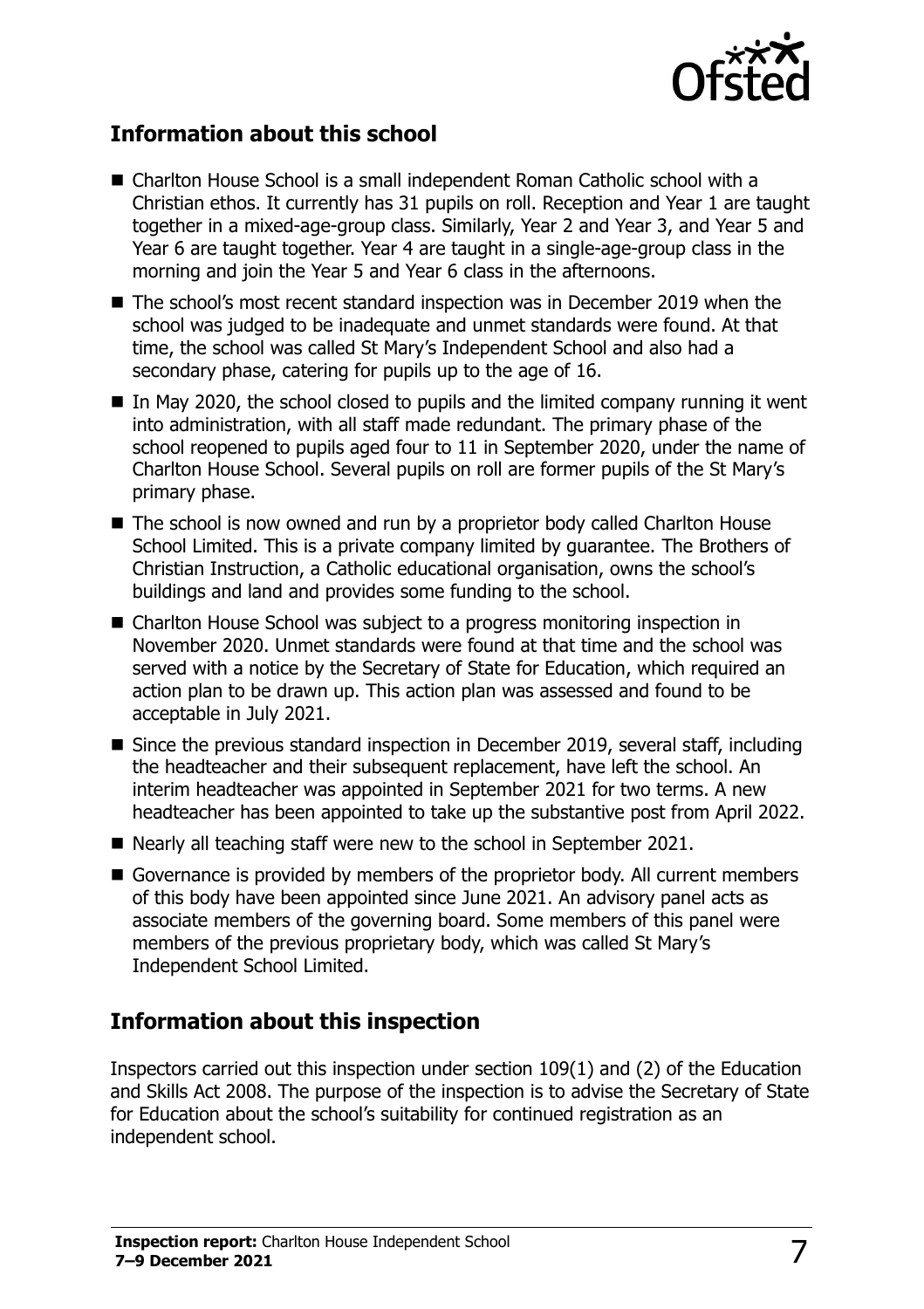

This was the first routine inspection the school received since the COVID-19 pandemic began. Inspectors discussed the impact of the pandemic with the school leaders and have taken that into account in their evaluation.

The school has failed to meet the independent school standards. These are the requirements of the schedule to the Education (Independent School Standards) Regulations 2014.

- Inspectors met with the interim headteacher and other staff. The lead inspector held telephone conversations with a representative of the local authority and a representative of the Diocese (Catholic) of Portsmouth. A meeting was held with members of the proprietorial body and advisory panel. Further discussions were held with the chair and vice chair of the proprietorial body.
- Inspectors carried out deep dives in these subjects: early reading, mathematics, geography, and modern foreign languages.
	- This involved discussion with the leaders of these subjects, checking curriculum plans, visiting lessons, looking at pupils' work and talking with pupils and staff about learning in these subjects.
	- The lead inspector also heard several pupils read to a familiar adult.
	- Inspectors explored the curriculum in some other subjects, by speaking to leaders and visiting some lessons.
- To evaluate the effectiveness of safeguarding, inspectors met with the designated safeguarding lead and the deputy designated safeguarding lead, the site manager and members of the proprietorial body. They spoke to a range of staff and pupils. Inspectors scrutinised safeguarding records, including those relating to risk assessments, health and safety checks and the safer recruitment of staff.
- **Inspectors spoke to several parents in the morning as they dropped their children** off at school. Inspectors considered the views of staff through conversations and scrutiny of the responses to the online staff survey. Inspectors spoke to pupils in class and around the school, held meetings with groups of pupils and considered responses to the online pupil survey.
- **Inspectors toured the school premises, including the building known as 'the White** House' where pupils sometimes attend church services, checked the school's website, explored the attendance and admissions registers and scrutinised a range of other documentation to check that the school complies with the independent school standards.

#### **Inspection team**

Catherine Old, lead inspector **Her Majesty's Inspector** 

Alan Johnson Ofsted Inspector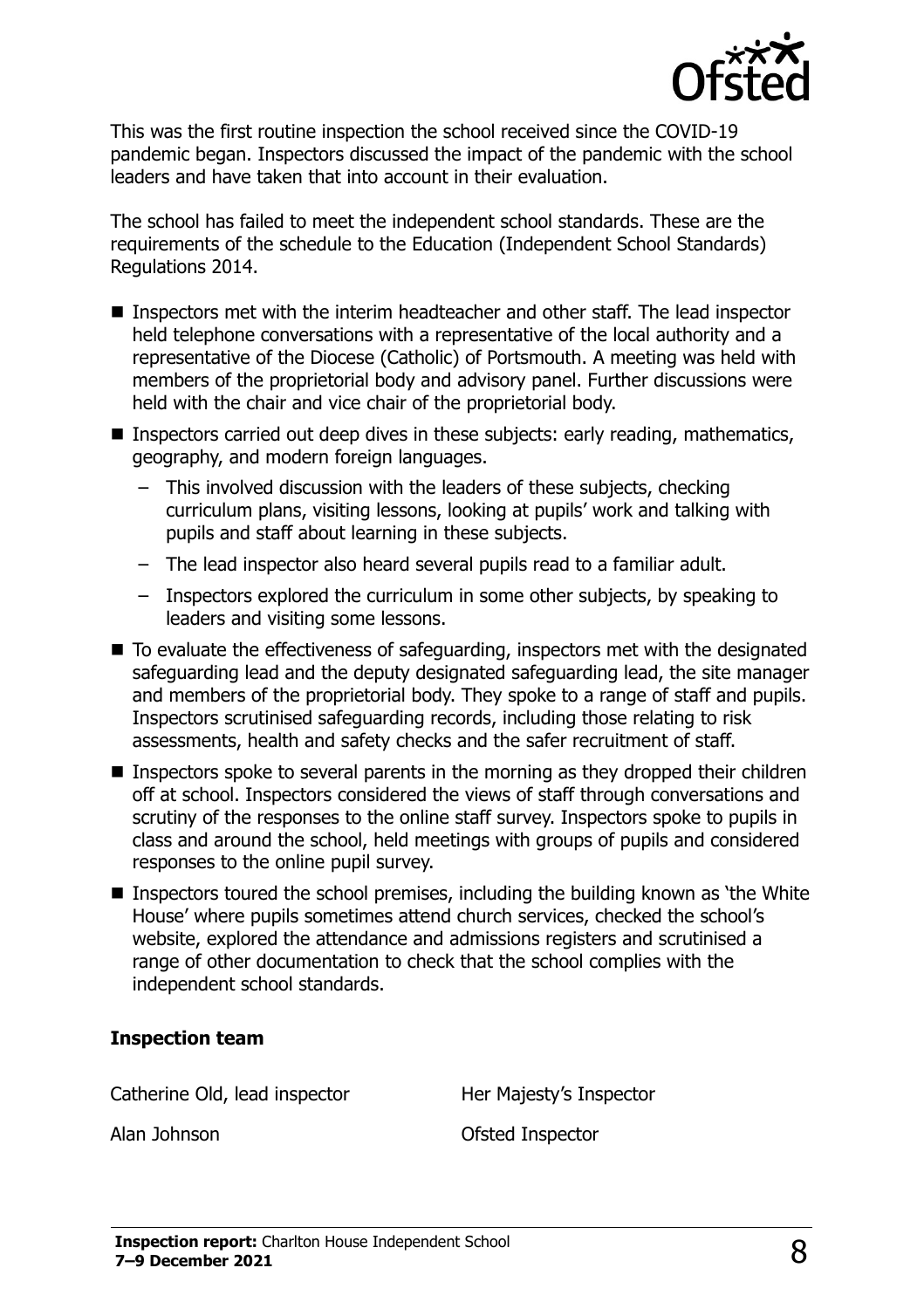

## **Annex. Compliance with regulatory requirements**

#### **The school failed to meet the following independent school standards**

#### **Part 3. Welfare, health and safety of pupils**

- 7 The standard in this paragraph is met if the proprietor ensures that–
- 7(a) arrangements are made to safeguard and promote the welfare of pupils at the school.
- $\blacksquare$  11 The standard in this paragraph is met if the proprietor ensures that relevant health and safety laws are complied with by the drawing up and effective implementation of a written health and safety policy.
- 12 The standard in this paragraph is met if the proprietor ensures compliance with the Regulatory Reform (Fire Safety) Order 2005[12].
- 16 The standard in this paragraph is met if the proprietor ensures that–
- 16(a) the welfare of pupils at the school is safeguarded and promoted by the drawing up and effective implementation of a written risk assessment policy; and
- 16(b) appropriate action is taken to reduce risks that are identified.

#### **Part 5. Premises of and accommodation at schools**

■ 25 The standard in this paragraph is met if the proprietor ensures that the school premises and the accommodation and facilities provided therein are maintained to a standard such that, so far as is reasonably practicable, the health, safety and welfare of pupils are ensured.

#### **Part 7. Manner in which complaints are handled**

- 33 The standard about the manner in which complaints are handled is met if the proprietor ensures that a complaints procedure is drawn up and effectively implemented which deals with the handling of complaints from parents of pupils and which–
- 33(g) ensures that, where there is a panel hearing of a complaint, one panel member is independent of the management and running of the school;
- 33(i) provides for the panel to make findings and recommendations and stipulates that a copy of those findings and recommendations is–
- 33(i)(i) provided to the complainant and, where relevant, the person complained about; and
- 33(i)(ii) available for inspection on the school premises by the proprietor and the head teacher;
- 33(j) provides for a written record to be kept of all complaints that are made in accordance with sub-paragraph (e) and–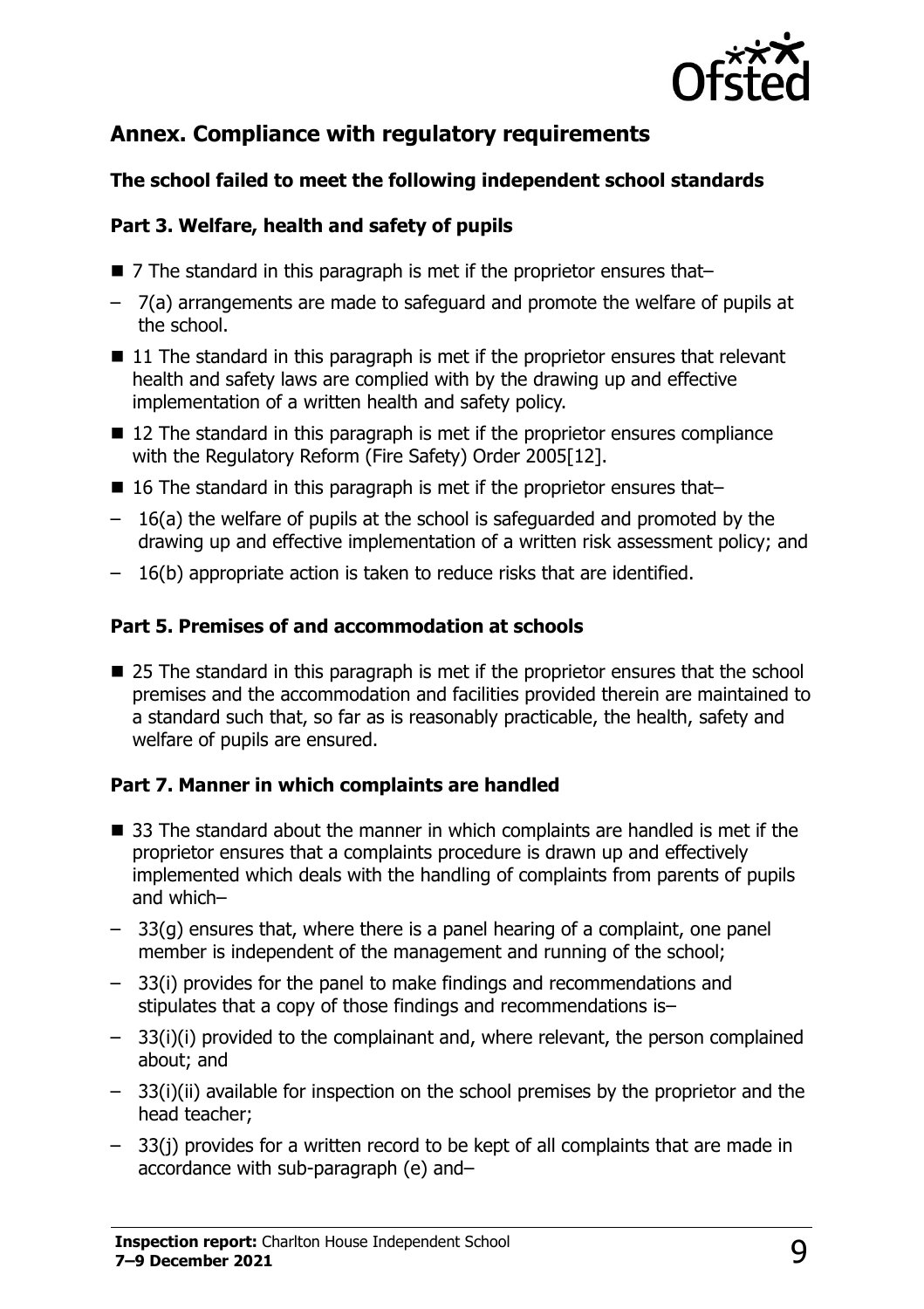

- 33(j)(i) whether they are resolved following a formal procedure, or proceed to a panel hearing; and
- 33(j)(ii) action taken by the school as a result of those complaints (regardless of whether they are upheld); and
- 33(k) provides that correspondence, statements and records relating to individual complaints are to be kept confidential except where the Secretary of State or a body conducting an inspection under section 109 of the 2008 Act requests access to them.

#### **Part 8. Quality of leadership in and management of schools**

- $\blacksquare$  34(1) The standard about the quality of leadership and management is met if the proprietor ensures that persons with leadership and management responsibilities at the school–
- 34(1)(a) demonstrate good skills and knowledge appropriate to their role so that the independent school standards are met consistently;
- 34(1)(b) fulfil their responsibilities effectively so that the independent school standards are met consistently.